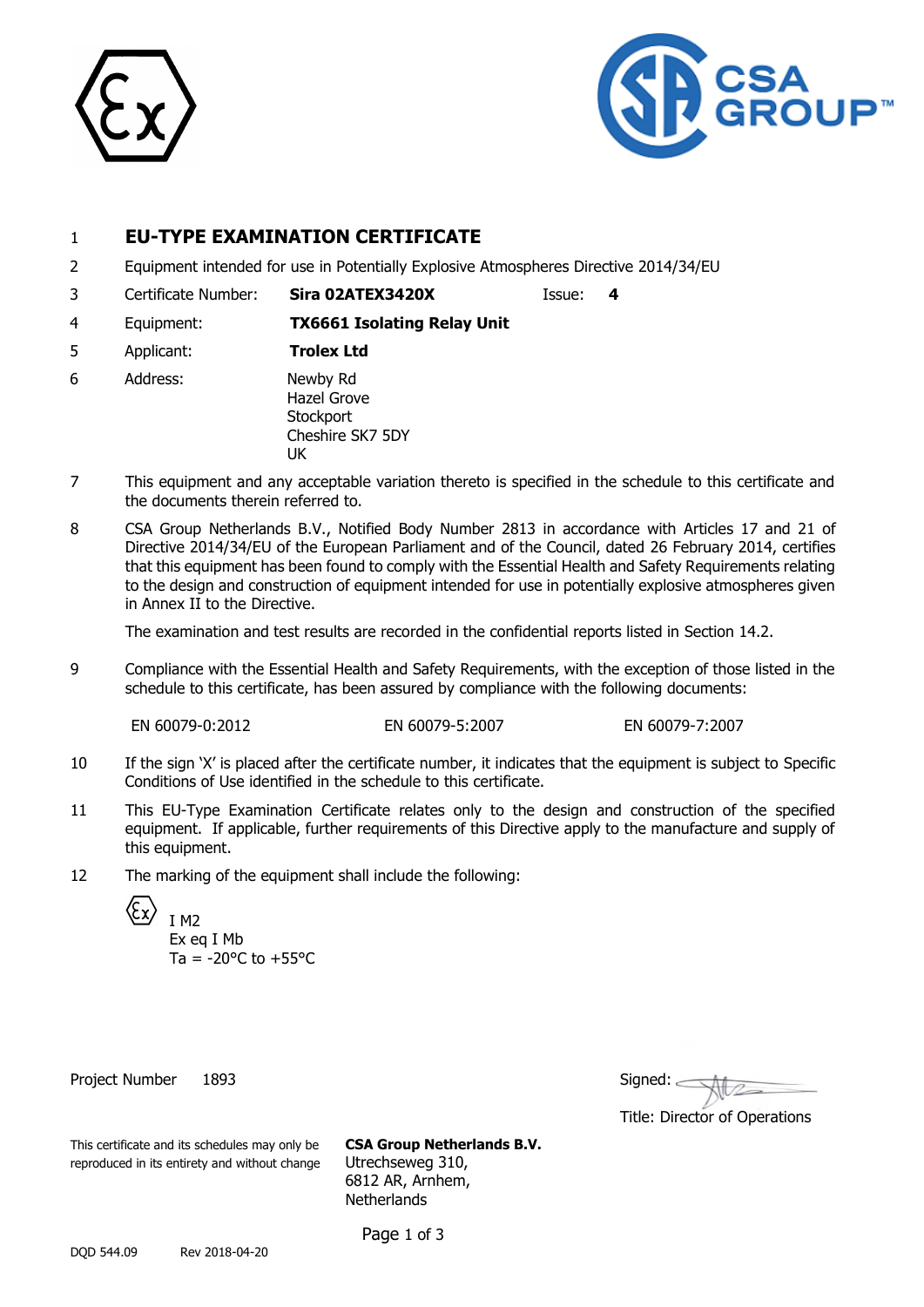



# **SCHEDULE**

# **EU-TYPE EXAMINATION CERTIFICATE Sira 02ATEX3420X**

**Issue 4**

### 13 **DESCRIPTION OF EQUIPMENT**

The TX6661 uses relay boards that have been previously considered in Sira certificate number Sira 01ATEX2229X. These relay boards are housed inside a metal enclosure that is powder filled and sealed. The electrical parameters are as follows:

I.S. terminals R1, R2, R3, R4 wrt 0V (to relay coil)  $Ui = 8.5 V$  (for the 9 V relays)  $Ui = 13.0 V (for the 12 V relays)$ Relay contact terminals of Relays 1a, 1b and 1c 2a, 2b and 2c 3a, 3b and 3c 4a, 4b and 4c  $Um = 375 Vpeak$  $Im = 5 A$ 

**Variation 1** - This variation introduced the following change:

i. The introduction of a new label drawing; this modification reflects changes to other associated product types.

**Variation 2** - This variation introduced the following change:

i. Two additional cable entry holes were approved to be made in the enclosure walls of the nonintrinsically safe, Ex e, terminal chamber.

**Variation 3** - This variation introduced the following changes:

- i. The values of Ui were reased from 7.7 V and 12.35 V to 8.5 V and 13.0 V respectively.
- ii. Following appropriate assessment to demonstrate compliance with the requirements of the EN 60079 series of standards, the documents previously listed in section 9, EN 50014:1997 (amendments A1 to A2), EN 50017:1998 and EN 50019:1994, were replaced by those currently listed, the markings in section 12 were updated accordingly and the special condition for safe use was added.

### 14 **DESCRIPTIVE DOCUMENTS**

### 14.1 **Drawings**

Refer to Certificate Annexe.

#### 14.2 **Associated Sira Reports and Certificate History**

| Issue | Date             | Report number | Comment                               |
|-------|------------------|---------------|---------------------------------------|
|       | 28 April 2003    | R52A8386A     | The release of the prime certificate. |
|       | 25 June 2003     | R52A9995A     | The introduction of Variation 1.      |
|       | 25 November 2003 | R52A10861A    | The introduction of Variation 2.      |

This certificate and its schedules may only be reproduced in its entirety and without change

**CSA Group Netherlands B.V.** Utrechseweg 310, 6812 AR, Arnhem Netherlands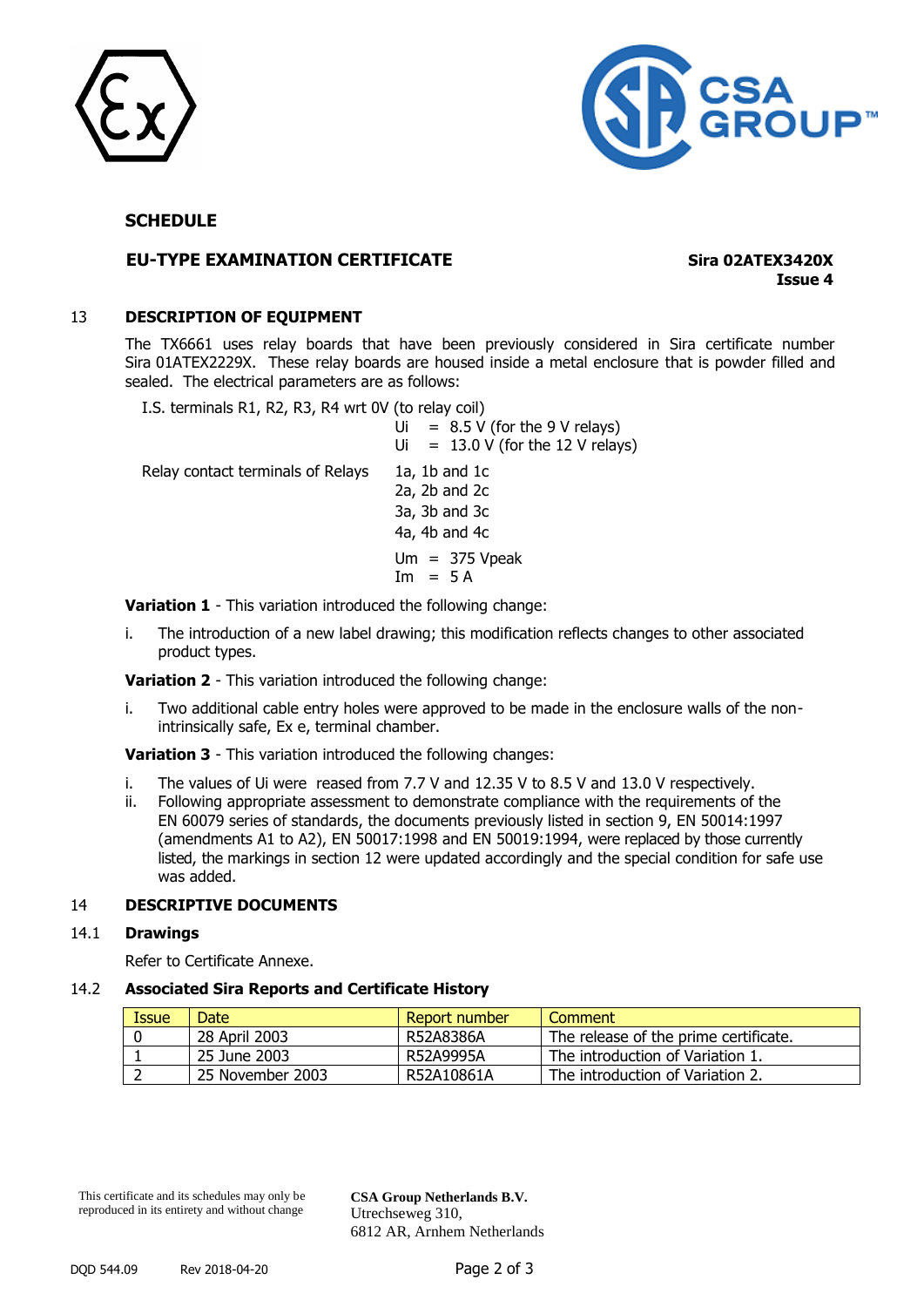



# **SCHEDULE**

# **EU-TYPE EXAMINATION CERTIFICATE Sira 02ATEX3420X**

# **Issue 4**

| <b>Issue</b> | Date              | Report number | Comment                                                                                                                                                                                                                                                                                                                                                                                                                                                                                                                                                                                                                                                                                                                                                    |
|--------------|-------------------|---------------|------------------------------------------------------------------------------------------------------------------------------------------------------------------------------------------------------------------------------------------------------------------------------------------------------------------------------------------------------------------------------------------------------------------------------------------------------------------------------------------------------------------------------------------------------------------------------------------------------------------------------------------------------------------------------------------------------------------------------------------------------------|
| 3            | 22 May 2014       | R70004760A    | This Issue covers the following changes:<br>All previously issued certification was<br>rationalised into a single certificate,<br>Issue 3, Issues 0 to 2 referenced above<br>are only intended to reflect the history<br>of the previous certification and have<br>not been issued as documents in this<br>format.<br>The introduction of Variation 3 as a<br>result of the assessment, a Special<br>Conditions for Safe Use was introduced<br>and therefore an 'X' suffix was added to<br>the certificate number.                                                                                                                                                                                                                                         |
| 4            | 31st October 2019 | 1893          | <b>Sira</b><br>of<br>certificate<br>Transfer<br><b>02ATEX3420X</b> from Sira Certification<br>Service to CSA Group Netherlands B.V<br>EC Type-Examination Certificate in<br>accordance with 94/9/EC updated to<br>EU Type-Examination Certificate in<br>accordance with Directive 2014/34/EU.<br>(In accordance with Article 41 of Directive<br>2014/34/EU, EC Type-Examination Certificates<br>referring to 94/9/EC that were in existence prior<br>to the date of application of 2014/34/EU (20 April<br>2016) may be referenced as if they were issued<br>in accordance with Directive 2014/34/EU.<br>Variations to<br>such EC Type-Examination<br>Certificates may continue to bear the original<br>certificate number issued prior to 20 April 2016.) |

### 15 **SPECIAL CONDITIONS FOR SAFE USE** (denoted by X after the certificate number)

15.1 All cables used for external connections shall be made by the use of suitably certified Ex e cable glands. The use of conduit is not permitted.

### 16 **ESSENTIAL HEALTH AND SAFETY REQUIREMENTS OF ANNEX II** (EHSRs)

The relevant EHSRs that are not addressed by the standards listed in this certificate have been identified and individually assessed in the reports listed in Section 14.2.

**CSA Group Netherlands B.V.** Utrechseweg 310, 6812 AR, Arnhem Netherlands